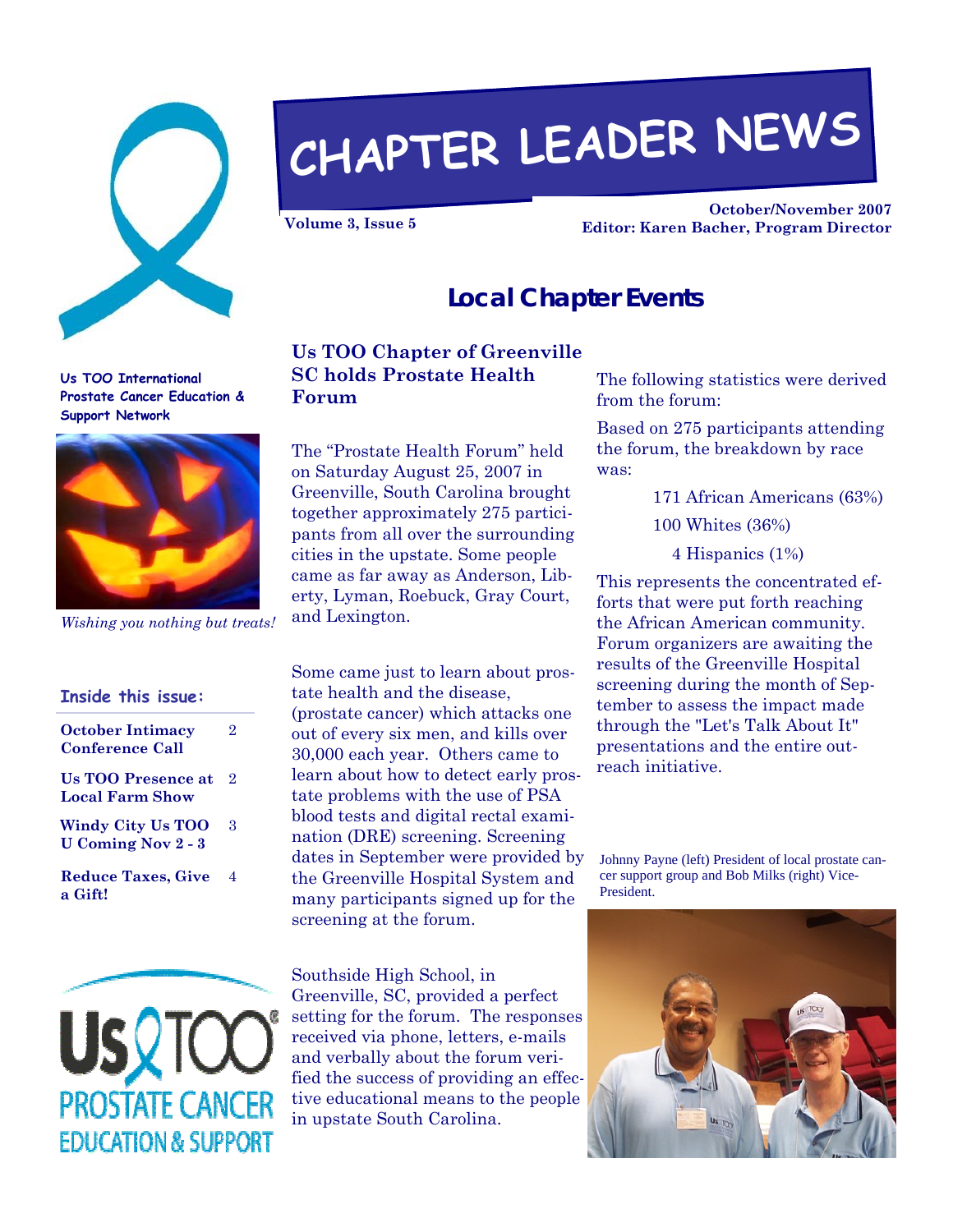#### **October 30th CONFERENCE CALL: "INTIMACY & PROSTATE CANCER - Don't be Afraid to Talk It"**

Us TOO International is hosting a one hour, FREE nationwide teleconference program on the topic, "Intimacy and prostate Cancer – Don't be afraid to Talk About It" on Tuesday, October 30th<sup>th</sup> at 9pm Eastern, 8pm Central, 7pm Mountain, 6pm Pacific.

The FREE program will feature a medical professional specializing in this area, as well as a couple who has faced prostate cancer AND the challenge of recreating or redefining intimacy and found solutions.

Just in time for Halloween, make a date with your loved one and join us for this frank, open dialog about this challenging issue, and issue that often strikes fear in the hearts of prostate cancer patients, survivors and their loved ones. Learn about solutions that can bring intimacy back into your relationship. There will be time for questions and answers immediately after the panel presentations.

Response so far has been amazing so please RSVP to secure your place today!

#### **RSVP:**

This FREE teleconference is filling quickly, so register today to secure your place. To register, contact Dan Reed at <dan@ustoo.org> or call 1-800-808-7866. You may remain anonymous when you RSVP if you chose but please RSVP so we can reserve ample space for all who wish to participate.

#### **TO PARTICIPATE IN THE CALL:**

On October 30<sup>th</sup> please dial the toll-free number listed below to listen to, or participate in, the program.

Date: Tuesday, October 30<sup>th</sup> Time: 9pm Eastern, 8pm Central, 7pm Mountain, 6pm Pacific Dial in # (toll free): 1-800- 500-0311

*For additional information about this teleconference program or any of Us TOO's Companion and Family efforts, please contact Elizabeth at <elizabeth@ustoo.org> or call 320-980-0437.*

#### **The Macon County Health Department collaborated with local Illinois Us TOO Chapters to host a prostate and testicular cancer display at the August Farm Progress Show in Decatur, Illinois, billed as the "World's Fair of Agriculture".**

Bob Jelks, Illinois Us TOO Coordinator and member of the Central Illinois Us TOO Chapter recruited volunteers to man the 3-day display. Several hundred visitors stopped by for information and materials provided by the Illinois Department of Public Health, Center for Disease Control and Prevention, and Us TOO International. Men were encouraged to know their PSA score and many took advantage of the low-cost PSA test provided by Decatur Memorial Hospital SHORE. The volunteers affiliated with the Central Illinois Us TOO Chapter include Bob Herman (President), Dan & Shirley Moore, Jim Oleson, Dick Barger, Joyce Burner, Dave Marshall, Jerald Merrick, Larry Warfield, Mary Gay and Dr. Howard Stone. Volunteers with the Memorial Medical Center and Springfield Us TOO Chapter included Celeste Wiley, RN, and Les Hultquist. The Community Cancer Center and Normal Illinois Us TOO Chapter was represented by volunteers Candi Gray and Becky Powell. Bob Jelks, a 10 year prostate cancer survivor, remarked "I can't believe so many men did not know the importance of early detection for prostate cancer. I talked with every man that crossed my path to share the message that men should get a yearly prostate rectal exam and know their PSA score. I am a survivor because my cancer was found early. I strongly feel the need and passion to pass on the message."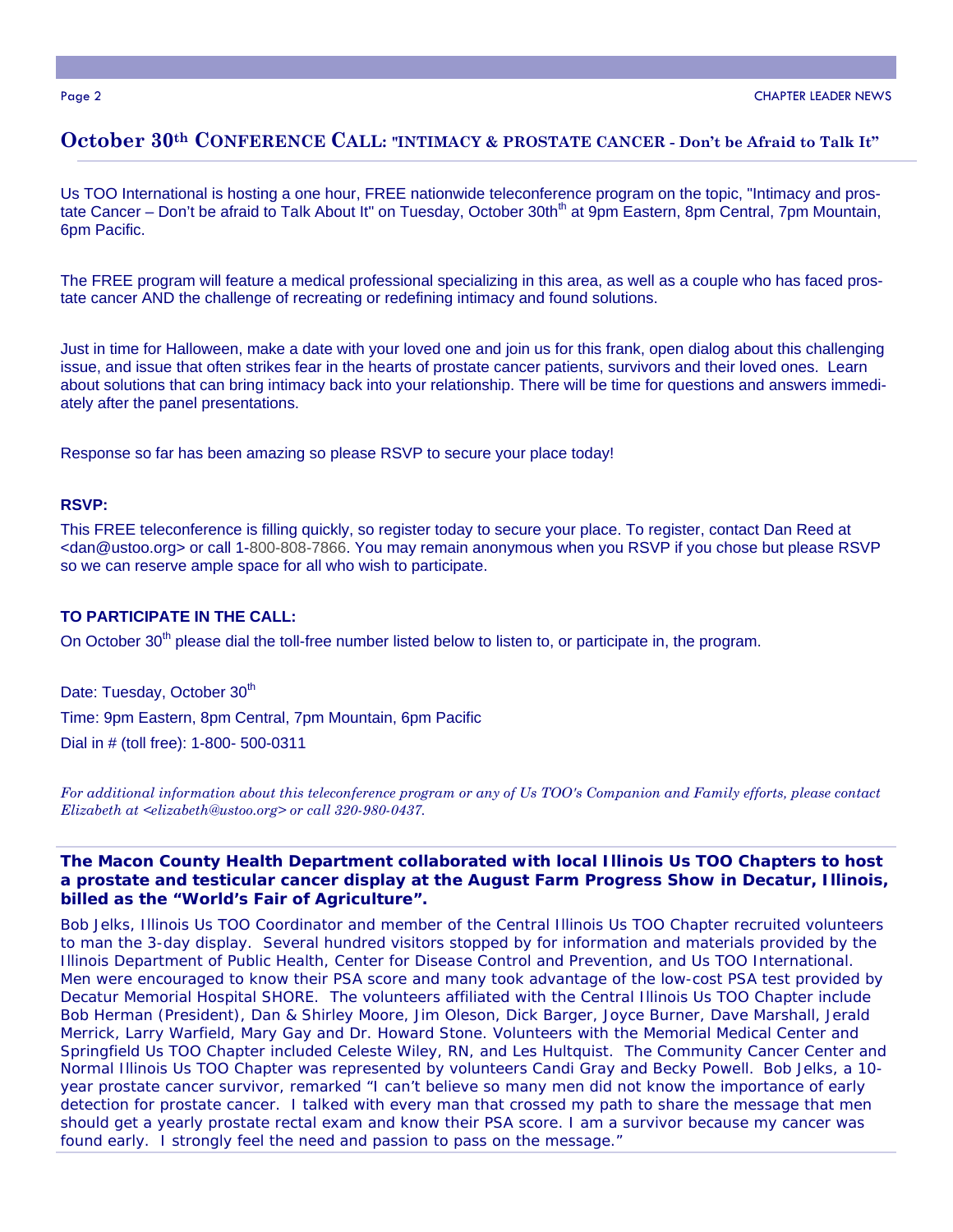#### **Us TOO University Friday – Saturday , November 2-3, 2007 The Westin O'Hare Hotel, near Chicago's O'Hare Airport**

Your opportunity to participate in Us TOO University is going fast. The "next to last" Us TOO University for chapter volunteers will be held in Chicago in NOVEMBER! If you attended Us TOO University in Columbia, SC, or Austin, TX, you **KNOW** the incredible value you received as well as the great friends you made and the wonderful FUN too! Make sure your fellow chapter members and possible future chapter leaders attend in November! If you've missed the last two events, don't miss Us TOO University in Chicago.

Just imagine how your chapter can grow and become event more vital and vibrant with all Us TOO University provides. DO NOT MISS this opportunity to serve your chapter and further your own education. (Not to mention, have a great time in Chicago, the home of Us TOO International!)

Remember, Us TOO covers your expenses for conference tuition, books and materials, your hotel room for up to two nights and 2 meals. What a deal! You simply cover your expense to get to the program

**Friday Night Fun!** The weekend kicks off with **The Windy City Update –** *Vital Information on Prostate Cancer Treatment & Care, An Us TOO University Patient Education Symposium. On Friday evening, November 2nd* **from 4:30-10:00 PM. (**If you register for Us TOO University, as a chapter leader, you are automatically registered for Friday night's symposium.)

This vitally important event featuring leading experts in the area of prostate cancer issues and treatments, sharing the most current information you and your loved ones NEED TO KNOW. Topics range from emerging treatments, comprehensive treatment and care, post-treatment issues and solutions and clinical trials currently underway. Us TOO University Windy City Update is an educational symposium, with an extensive vendor/product exhibit area for prostate cancer patients and their family members seeking decision-making help and support. This event features premier presenters with vitally important, timely information such as:

*Dr. William Catalona*, *M.D*.,is an internationally known and highly regarded Prostate Cancer Urologists, especially well known for developing the PSA test as a screening tool for prostate cancer. He will be speaking about a new, revolutionary genetic link to prostate cancer.

*Dr. Dan Shevrin*, *M.D*., associate professor of medicine at Northwestern, Director of the Kellogg Cancer Center at Glenbrook Hospital, Director of the highly regarded SPORE Advocacy Group. He will discuss new treatment snd clinical trials for advanced disease

*Dr. Charles Brendler, M.D.*, is a highly regarded prostate cancer specialists in the area of nerve sparing radical prostatectomy, learning the technique from Dr. Patrick Walsh, and subsequently performing this procedure over 2,000 times. He will discuss comprehensive cancer centers and coordinated care.

*Dr. Santosh Yajnik, M.D.*,Certified Radiation Oncologist, American Board of Radiolgy, specializing in Brachytherapy and Gene Therapy for Prostate Cancer.

*Blake Ebersole*, Technical Director of Verdure Sciences, will review the science and new findings in the use of pomegranate as a prostate cancer supplement,

**Us TOO University will be held at The Westin O'Hare 6100 North River Road Rosemont, Illinois 60018, a few minutes from Chicago O'Hare airport.**

#### **To Register:**

Download a copy of the program brochure from the Chapter Leader Resources section of the Us TOO website: www.ustoo.org and fax your form to 630/795-1602. *Space is limited so register now to secure your seat.*